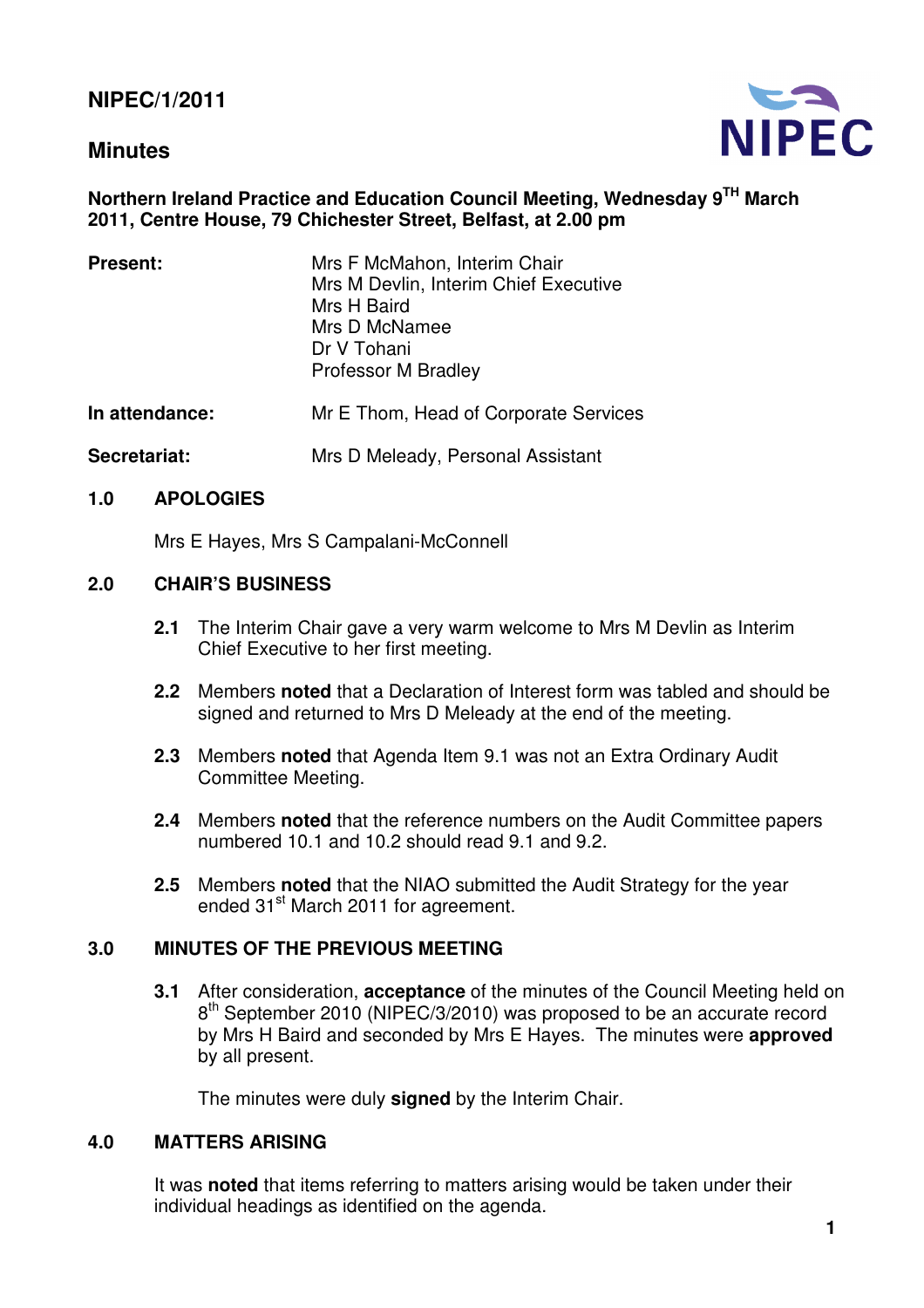## **5.0 CORRESPONDENCE**

#### **5.1 Letter from NIAO regarding the Audit Strategy for the year ended 31st March 2011.**

Interim Chair asked Mr E Thom to speak to Members regarding this.

Mr Thom informed Members that this was not received until the  $8<sup>th</sup>$  March 2011. He indicated that the NIAO asked that this information go through Council and asked Members to **note** that on Page 6, Para. 38 the dates should read 1<sup>st</sup> July 2011.

Members **noted** and **agreed** the strategy.

**5.2 Letter from Diane Taylor, HR Director, DHSSPS, regarding Royal Wedding, 29th April 2011.** 

Members **noted** receipt of this correspondence.

#### **5.3 Letter from Dr Andrew McCormick, Permanent Secretary, DHSSPS regarding Election Guidance.**

Members **noted** receipt of this correspondence.

#### **5.4 Letter from Denver Lynn, NIAO regarding Audit of Annual Accounts.**

Members **noted** receipt of this correspondence.

#### **6.0 CONSULTATION ACTIVITY**

 The Chief Executive referred members to the consultation activity report in their papers, and members noted consultations received since the last Council meeting on 24<sup>th</sup> November 2010 and the names of each senior professional officer leading on developing a response on behalf of NIPEC.

 In response to a request from Dr Tohani to see consultation responses the Interim Chair **noted** his interest and agreed that these would be shared with Council Members in advance of the closing date.

#### **7.0 CHIEF EXECUTIVE'S REPORT**

**7.1** The Interim Chief Executive informed Council Members that she would be sharing responsibilities for her role at NIPEC and the Beeches Management Centre. She would be spending three days at NIPEC and two days at the Beeches. She also told the Council Members that she had received a very warm welcome along with a high degree of cooperation from staff.

 The Interim Chief Executive gave a verbal update and Council Members **noted** that there were twenty projects to date in varying stages of Development. These are: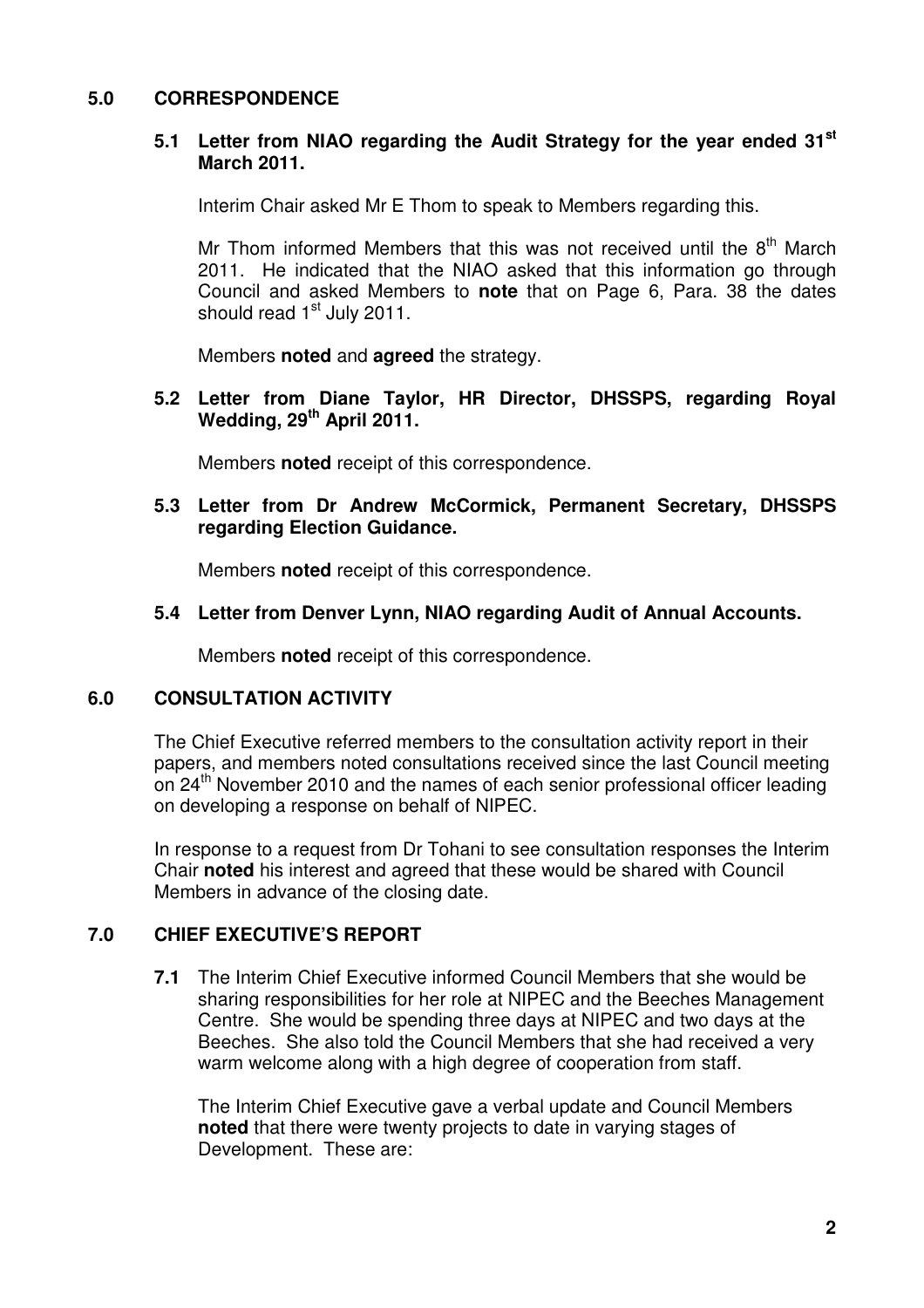- 3 New Projects from the Public Health Agency
- 8 New Projects from the Nursing & Midwifery Directorate, DHSSPS
- 4 Close to completion
- 5 Underway

 She also informed Council Members that a Senior Team Meeting had taken place and a positive response was received. If Council Members would like further information on this development it could be provided.

Hazel Baird indicated that a presentation on progress would be very much appreciated. The Interim Chief Executive had informed Council that both she and the Chair had already discussed this approach. The Interim Chief Executive indicated that she would supply a summary of the new projects and leads to the Council Members.

Council **noted** the report from the Chief Executive.

## **8.0 HEAD OF CORPORATE SERVICES REPORT (Circulated)**

## **8.1 Proposed changes to Standing Orders for Meetings of the Council and its Committees (April 2009)**

This agenda item was cancelled.

Mr Thom, Head of Corporate Services, gave an update on his report to the Council and specifically referred to, New Equality Scheme, Finance Forum, Financial Year 2010/11, and updated the Council on a meeting he attended on the 11<sup>th</sup> February 2011 regarding the DHSSPS proposed indicative financial allocations for the Financial Years 2011/12 to 2014/15.

Council **noted** the report from the Head of Corporate Services.

## **9.0 REPORT FROM STANDING COMMITTEE (Circulated)**

### **9.1 Confirmed Minutes of the Ordinary Audit Committee Meeting held on 21st September 2010 (AC/4/2010)**

### **9.2 Unconfirmed Minutes of the Audit Committee Meeting held on 15th February 2011 (AC/1/2011)**

Mrs Baird referred to the unconfirmed minutes of the meeting held on the 15<sup>th</sup> February 2011 and drew members' attention to a number of issues.

 Namely the First Meeting of Departmental Representatives which Mr E Thom spoke about re issues of concern at agenda item 8.0.

 Mrs Baird also informed members' that she intended to meet with Mr E Thom regarding Corporate Risks with there being so few council members and the upcoming merger.